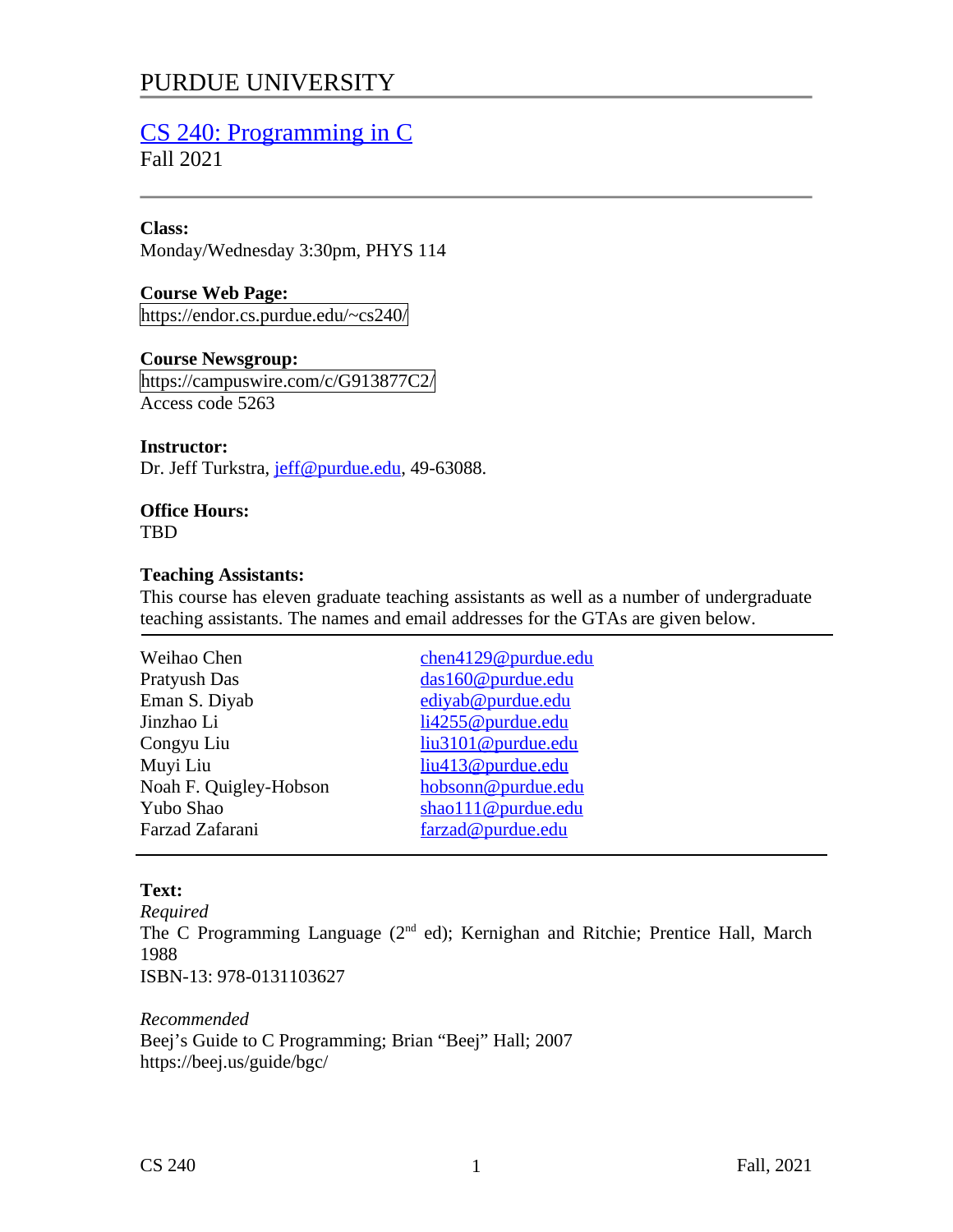#### **Prerequisites:**

Problem Solving and Object-Oriented Programming – CS 18000 Programming proficiency is required

#### **Course Outcomes:**

A student who successfully fulfills the course requirements will:

- 1. be able to read and write C programs that use files, both binary and text I/O
- 2. be able to read and write C programs that use structures
- 3. be able to read and write C programs that use dynamic data structures. This outcome encompasses the following concepts:
	- pointers
	- memory allocation and management
	- linked lists and trees

#### **Lecture:**

You are expected to watch all lecture videos. Quizzes will be given for randomly selected class sessions. If you must miss a lecture, you are responsible for procuring any material, information, handouts, announcements, etc., that you missed.

#### **Preparation for Lectures:**

You should try to read over the relevant pages in the course text before lecture. Additionally, you are expected to check your email, the course website, and the course newsgroup regularly. Here is the *tentative* lecture schedule:

|              |                | Wk Lec Subject                                                  |
|--------------|----------------|-----------------------------------------------------------------|
| $\mathbf{1}$ | $\mathbf{1}$   | <b>Course Introduction</b>                                      |
|              | $2^{\circ}$    | Compiling, Object Files, Linking, and Execution                 |
| 2            | 3 <sup>7</sup> | File I/O                                                        |
|              | $\overline{4}$ | More File I/O                                                   |
| 3            | X              | Labor Day (No Lecture)                                          |
|              | 5              | assert(), Random-access File I/O                                |
| 4            | 6              | typedef, Introduction to Structures, return                     |
|              | 7              | Definition vs. Declaration, Arrays, Memory Layout of Data       |
| 5            | 8              | Memory Layout of Data, Binary File I/O                          |
|              | 9              | Bitfields, Unions, Enums, and Bitwise Operations                |
| 6            | 10             | <b>Introduction to Pointers</b>                                 |
|              | 11             | More Pointers, Debugging Introduction                           |
| 8            | 12             | Address-of Structures, . and -> Operators, malloc() and free()  |
|              | 13             | <b>Linked Lists</b>                                             |
| 8            | X              | October Break (No Lecture)                                      |
|              | X              | No Lecture (Exam Makeup)                                        |
| 9            | 14             | Doubly-Linked Lists, Pointers to Pointers                       |
|              | 15             | Pointer Review, The Many Faces of Zero, Pointers to Functions   |
| 10           | 16             | Pointers to Functions, Recursion                                |
|              | 17             | <b>Trees</b>                                                    |
| 11           | 18             | Types, Type Qualifiers, Storage Classes, and The C Preprocessor |
|              | 19             | Casts, void, and Callbacks                                      |
| 12           | 20             | Efficiency Issues, Libraries, and Large-scale Development       |
|              | 21             | Random Number Generation, Graphical Programming                 |
| 13           | 22             | <b>Buffer Overflows, System Calls</b>                           |
|              |                |                                                                 |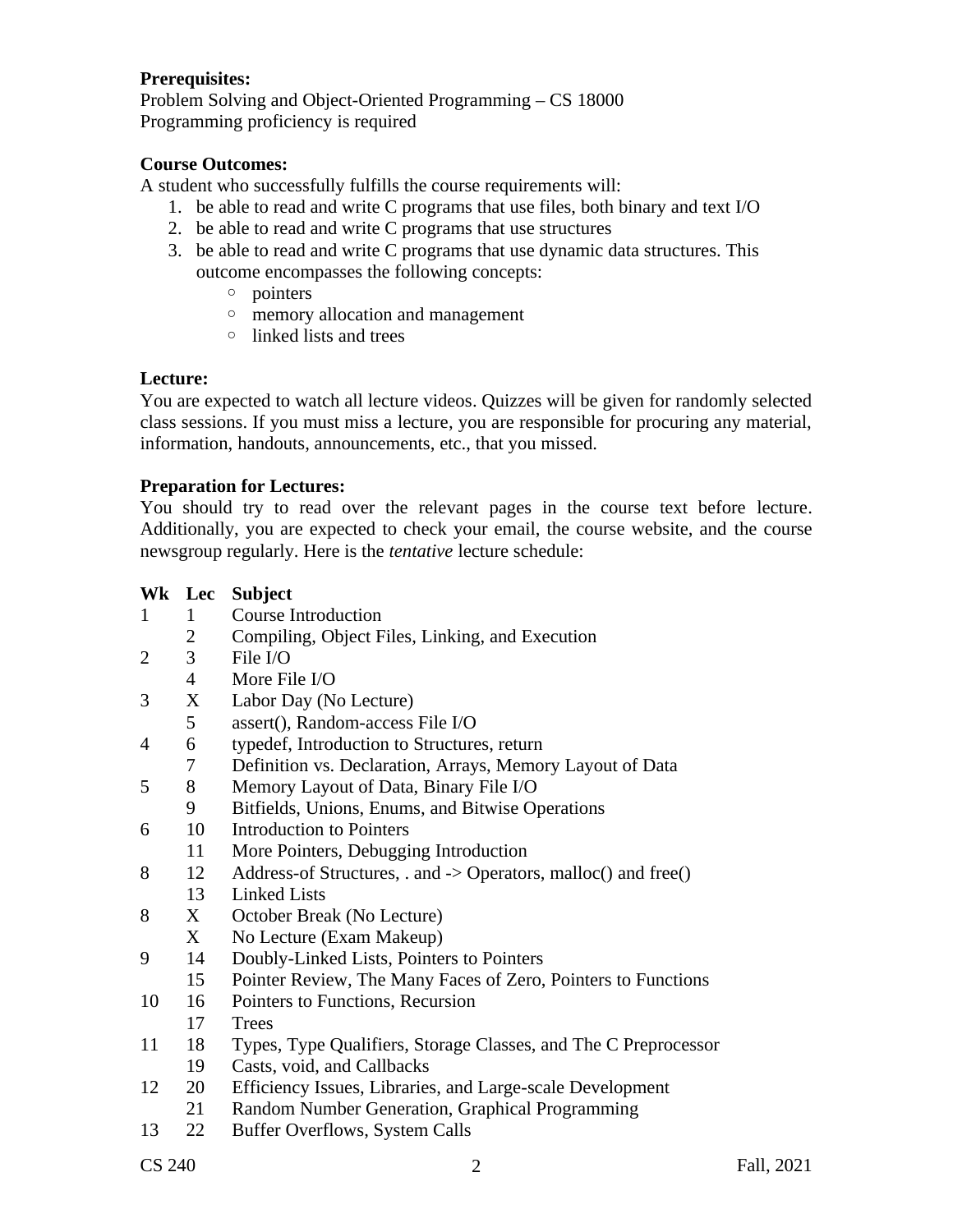- 23 More Buffer Overflows, System Calls and Assembly, Core Files and goto
- 14 X No Lecture (Exam Makeup) X Thanksgiving Break (No Lecture)
- 15 24 Hardware
	- 25 Makefiles, Bubble Sort, and Networking Basics
- 16 26 Networking Wrap-up
	- 27 The End

#### **Lab Sessions:**

There are no formal labs for this course. Lab times are opportunities to work on the homework and ask questions. Attendance is optional.

#### **Quizzes:**

There will be a number of unannounced quizzes during lecture. They will be due no later than 24 hours after the end of lecture. A score of zero will be given in case of no submission. Quizzes are worth 25 points.

#### **Homework:**

Homework assignments are assigned usually one per week and are due the following week. These are C programs that are submitted electronically. To ensure success, **compile your code on a Linux system, like data.cs.purdue.edu (even remotely), with GCC** and only GCC. For full credit, your code must follow the code standard established for this course (graded as style points). The course webpage has the code standard and examples.

Other important notes on homework:

- 1. ALL HOMEWORK ASSIGNMENTS ARE DUE AT 9:00 PM on Wednesday of the week it is due (with some occasional exceptions).
- 2. If you feel you have a valid reason for not having your work done on time, then send one of the TAs an email **BEFORE** the assignment is due.
- 3. Don't wait until the last minute. If the computer goes down so does your grade.
- 4. Down time and crashes of the computer network are, in general, NOT valid excuses for late or missed assignments.

#### **Examinations:**

Exams will be closed book and closed notes. You must solve the exam problems yourself, without any help (knowing or unknowing) from any other student. You must not seek any knowledge in advance of the test questions (beyond that given in class) and must report any advance knowledge of the test questions by any student that you are aware of. You must not allow any other student access to your solutions during the exam. If the seating situation makes this difficult, please inform the instructor or TAs.

| Midterm Exam I: Wednesday, October 13 | 8:00 <sub>pm</sub> |
|---------------------------------------|--------------------|
| Midterm Exam II: Monday, November 15  | 8:00 <sub>pm</sub> |
| Final: TBD                            |                    |

#### **Regrades:**

Problems regarding grading of assignments and the exam must be resolved within **one week** after the graded work has been returned to you. It is your responsibility to pick up the graded work on time. Grades will not be modified after the one week period.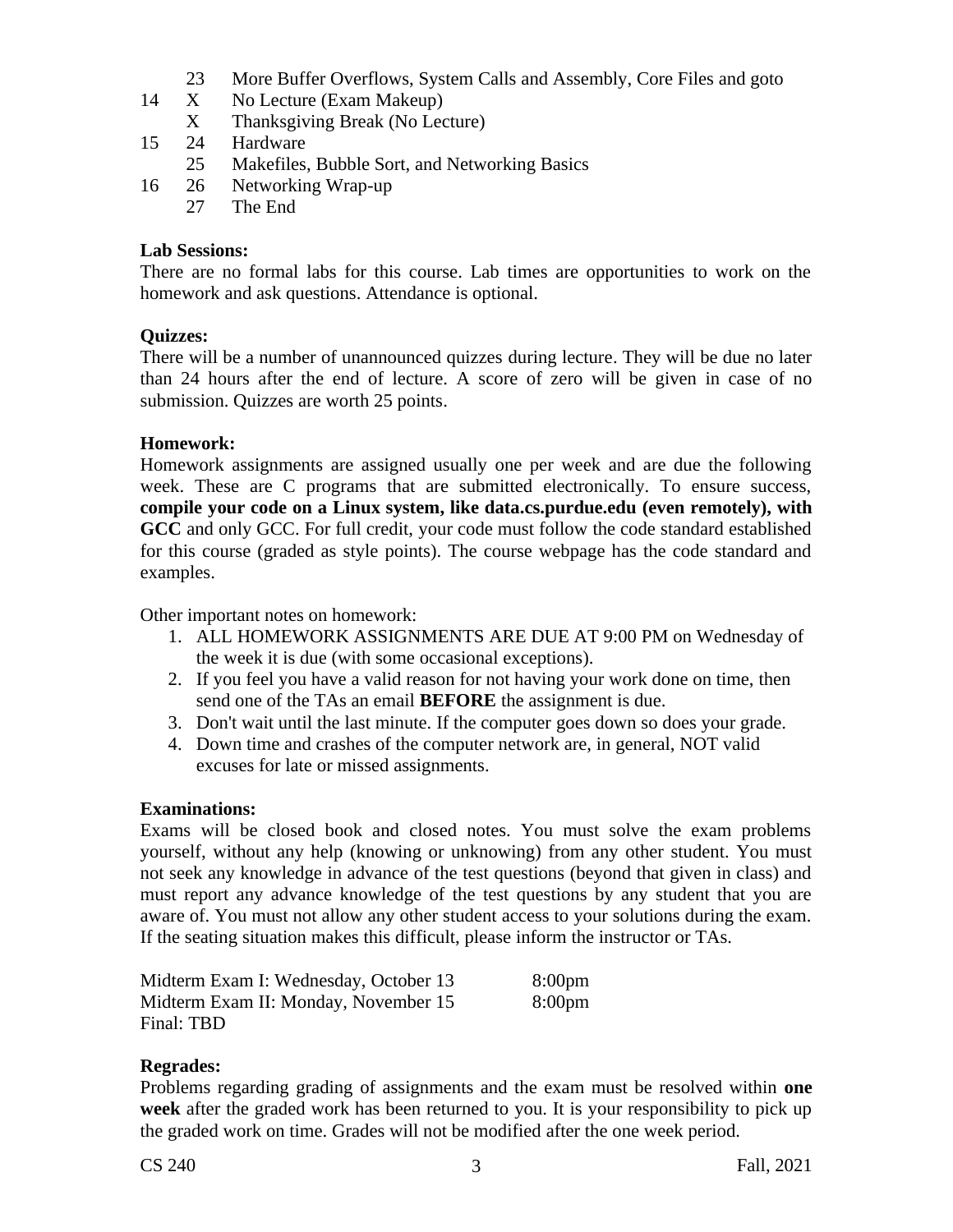#### **Late Submissions:**

A penalty of 5% per quarter hour will be charged to all assignments submitted after 9:00 pm on the day the assignment is due. No assignment will be accepted after 11:59 PM on the due date.

#### **Make-up Examination Policy:**

Make-up exams will be given only in the **most extreme** circumstances and require certification for such circumstances. Eg, a medical doctor's statement certifying that the student is **unable** to attend the scheduled exam. Any travel (including interview trips), load from work or from other classes, failed alarm clocks, or simply not being able to make it to the exam will **not** be grounds for a make-up. If you have any recurring medical problems that may unexpectedly prevent you from making it to class or exams, please obtain a doctor's statement certifying your circumstance.

#### **Extensions:**

Because of the extended length of time provided for quizzes and homeworks, extensions are typically only granted in extreme cases and only for university-approved reasons. These include serious illness, family emergency, and official university commitments. In all cases, some form of evidence or documentation must be provided. If the absence is planned (band trips, course field trips, etc.), you must inform your instructor ahead of time. Failure to do so will result in the absence being unexcused.

# **Academic Integrity:**

As a student at Purdue you are subject to the *[Purdue University Student Code of Conduct](http://www.purdue.edu/studentregulations/student_conduct/index.html)*, which enjoins you to respect the highest standards of honesty and integrity. All work that you submit in this course must be your own; unauthorized group efforts are considered academic dishonesty. See the online brochure *[Academic Integrity: A Guide for Students](http://www.purdue.edu/odos/osrr/academic-integrity/index.html)* for definitions and sanctions. Academic dishonesty is a serious offense which may result in suspension or expulsion from the University. In addition to any other action taken, such as suspension or expulsion, a **grade of F** will normally be recorded on the transcripts of students found responsible for acts of academic dishonesty. Students are encouraged to report academic dishonesty to the instructor directly, or to the Office of the Dean of Students.

You may discuss assignments in a general way with other students, but you may not consult anyone else's work. Among other ways to get an F, you are guilty of academic dishonesty if:

- You examine another student's solution to an assignment
- You allow another student to examine your solution to an assignment
- You fail to take reasonable care to prevent another student from examining your solution to an assignment and that student does examine your solution. For example, if you allow another student to check his/her email from your terminal while you step out of the room, you have failed to take reasonable care to prevent him/her from accessing your files.
- You submit an assignment that is not completely your own work
- You share results or notes during quizzes or exams